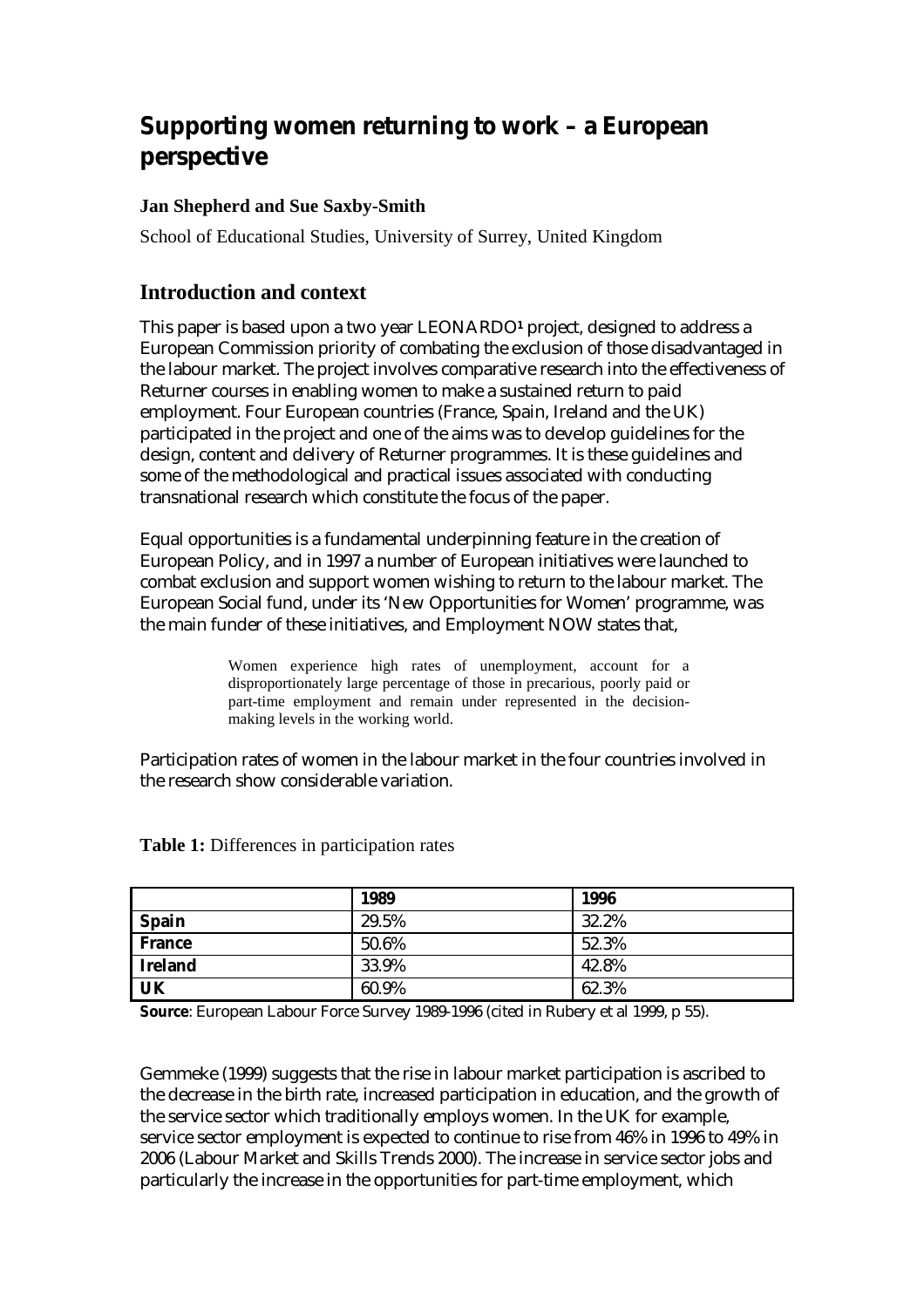Saunders (1997, p 13) asserts makes it 'easier to arrange work to fit in around other commitments', has encouraged female participation in the workforce. Another factor which may account for differential participation rates has been cited by Chisholm (1997). She suggests that patterns of women's working lives and the extent of state support for working mothers are shown to vary enormously across the European Community. For example, in France the practice of taking a lengthy break from paid work for child rearing is uncommon, where social policies enable women to continue paid work throughout their lives or to take breaks with guaranteed rights of return. In contrast, Irish women with children have relatively low rates of employment and social policies which locate them in the home rather than the workplace. Lack of childcare provision presents one of the major barriers for women returning to training and employment. It is cited by McGivney (1993) as a domestic constraint, in addition to the psychological constraints such as a lack of confidence and structural constraints such as lack of jobs and/or training. It is evident that if women are to be able to access training provision and participate in the labour market then these barriers must be addressed. The documented barriers/constraints informed the project aim of developing guidelines for Return to Work programmes in order that these programmes meet the needs of both women returners and employers.

The 1998 'Skill Needs in Britain' survey found that employers thought that there was a significant gap between actual and required employee skills. The most common deficiencies were computer literacy or knowledge of information technology and skills related to communication, teamworking and problem solving. The need for information technology skills is also cited by Rees (1995, p 6) in her discussion of skill shortages in the EU. She asserts that, 'the all pervasiveness of IT means that few workers will remain untouched'. Starting from the premise that these generic skills are important in terms of improving employability, the effectiveness of Return to Work programmes in developing these skills constitutes part of the evaluation process.

The needs of women returners, in relation to their access to and participation in the labour market, have been a focus for a number of other research projects in the UK (McGivney 1993; Michaels and Headlam-Wells 1995; Spencer and Taylor 1994). The data upon which their recommendations are based are derived from questionnaires and interviews with course providers and women returners. The LEONARDO research includes a similar approach, and in addition includes the perspectives of employers based in the regions where the Return to Work programmes are located. This additional perspective provides another dynamic to evaluating the effectiveness of Return to Work programmes, and informs the development of the guidelines for effective practice in women's training.

### **Methodology**

The partners in the four countries selected a short (10-16 weeks) foundation level and a longer (6-12 months) accredited Return to Work programme for evaluation. Whilst the programmes examined differed in terms of structure and content, all included the development of the generic skills identified above. Two differences, which have however proved significant in the comparative analysis, relate to work placements and funding. In France, Spain and Ireland, work placements were an integral part of the programmes investigated; in the UK they were not. Also, the UK differs in terms of funding. The other three countries have government and EU funding, the UK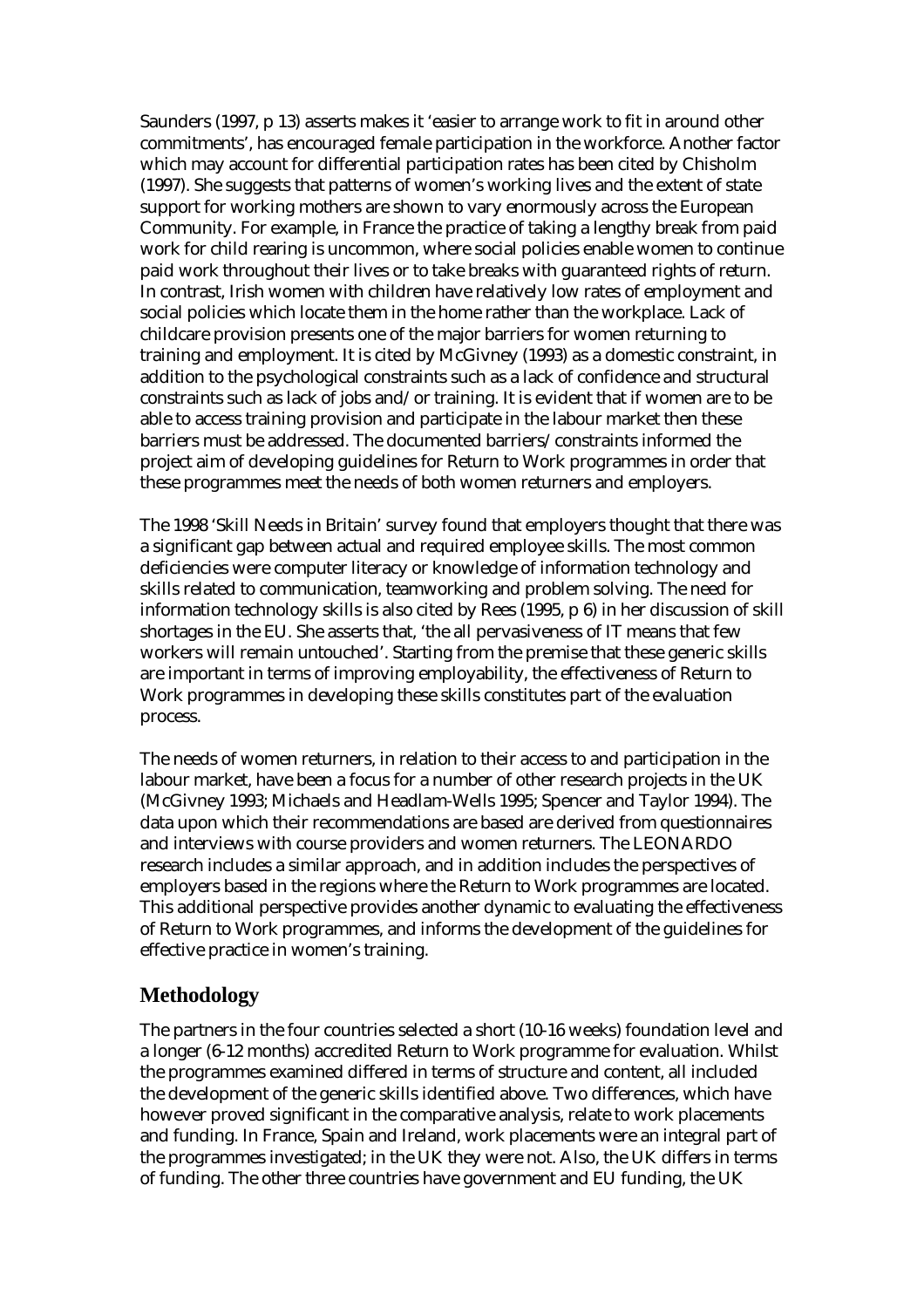programmes did not. However these programmes were not necessarily representative of practices in the four countries involved.

In order to elicit the perspectives of the returners, course providers and employers, questionnaires and interview schedules were designed collaboratively at our Transnational meetings. These meetings provided the opportunity for mutual learning which Evans (1999, p 3) says requires,

> Researchers from the national contexts to form a team which constructs the discourse from the earliest stages of the inquiry, re-interpreting research questions and objectives and their meanings in the context under investigation.

In terms of our mutual learning, it was evident that we as researchers had come to the project with different experiences of conducting research. The French and ourselves had more experience with qualitative methods, whilst the Irish and Spanish had more experience with the quantitative. This resulted in some interesting dialogues about the relative merits of the different research methods in relation to the project aims. It also resulted in the project manager having to translate back and forth in English and French!

One of these aims was to compare the experiences of women on Returner courses and we discussed the value of using both questionnaires and interviews as a means of exploring them. In-depth interviews previously used in research with women returners (Smith 1996) were found to be a valuable way of enabling women to tell their own stories. They provided the space to explore issues of importance to the women themselves without a pre-determined agenda. The approach opens up the possibility to explore areas that were perhaps not initially considered of major significance by those conducting the research, but bring a new and important dynamic to the research findings. On this point Anderson (1990, p 96) says,

> When women speak for themselves they reveal hidden realities, new experiences and new perspectives emerge … Interviews with women can explore private realms to tell us what women actually did instead of what experts thought they did or should have done.

A major issue which emerged in the interviews was the importance of confidence building, and data related to this underpinned the guidelines discussed later in the paper. Whilst we as researchers were aware of its importance, it was almost a takenfor-granted assumption and not an issue we had considered addressing directly, either in the interviews or the questionnaires. We learnt much about its significance through the research process.

In addition to the discussions on the use of interviews, designing the questionnaires raised the issue of reaching consensus on the structure and content of the questions. We agreed to produce some common core questions for comparative purposes, with the option of including questions which were specific to the needs of the programmes in the different countries. We produced two questionnaires for the returners; one to be used at the start of the programmes and one at the end. The initial questionnaire included biographical details and was used to select a sample of ten women from each programme in each country for in-depth interviews.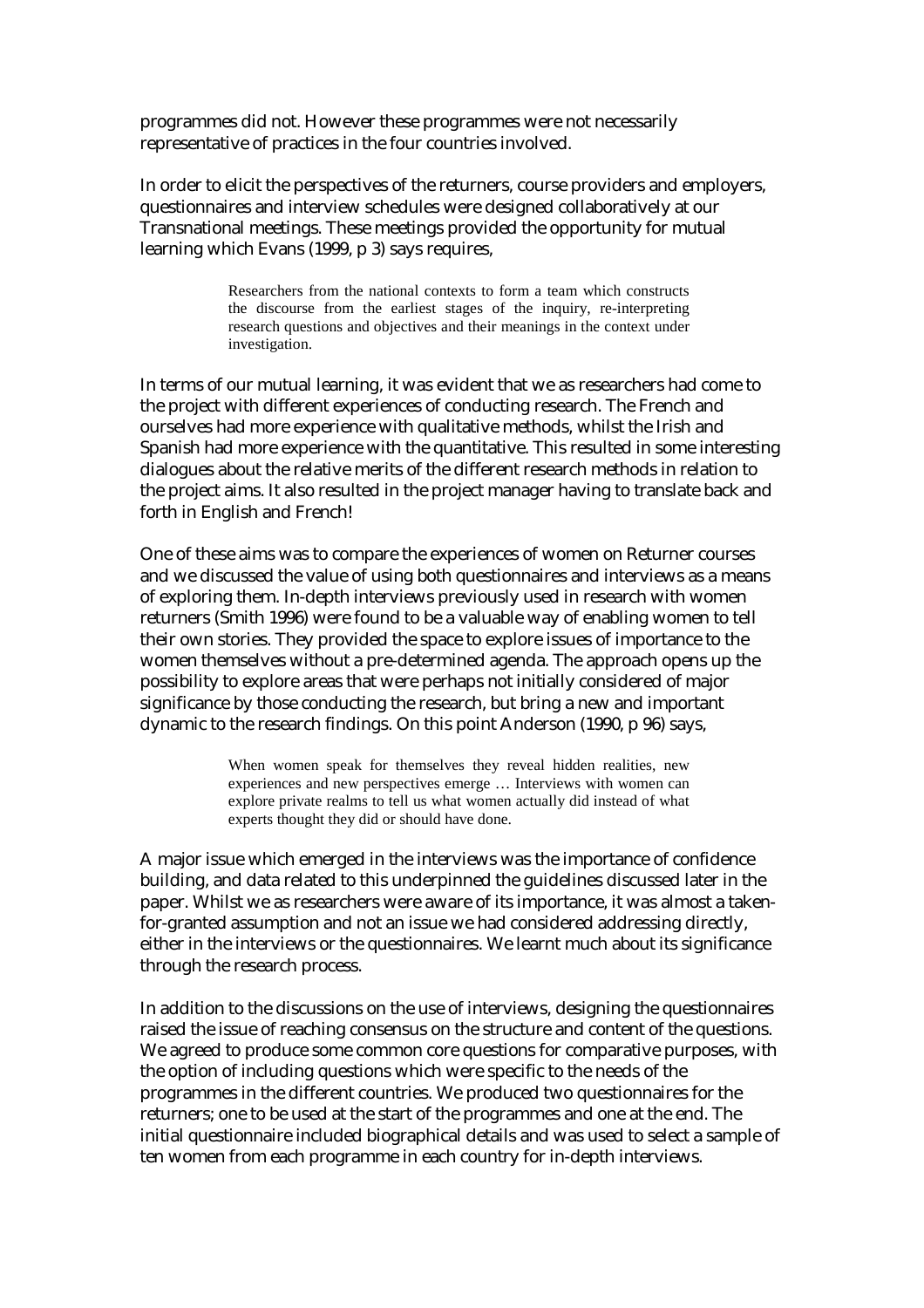The common core questions for the end-of-course questionnaire related to the development of the generic skills, the work placement and intentions on completing the course. These were used as a starting point for the interviews, particularly the discussions of the women's views of the usefulness of courses in preparing them for employment. Another key area explored in the interviews was any potential barriers to returning to work. In addition, the women were tracked at three-month intervals after the courses had finished, to determine whether the skills and knowledge they had acquired had been useful to them in seeking and securing employment. Face-toface interviews were also conducted with course providers, and a questionnaire followed up by a telephone interview with local employers.

# **Perspectives and guidelines**

Data from the end-of-course questionnaires was analysed to determine how effective the women felt the courses had been in the developments of the identified generic skills. Discussion will be limited to the longer courses as it is these that are most pertinent to the focus of the paper. The following table provides an overview of the women's perspectives on the value of the courses in relation to skill development.

|                                        | <b>UK</b>                                | <b>Spain</b>                        | <b>France</b>             | <b>Ireland</b>    |
|----------------------------------------|------------------------------------------|-------------------------------------|---------------------------|-------------------|
|                                        | Women into<br>business and<br>management | Management<br>and<br>administration | Executive<br>assistants   | Return to<br>work |
| Update skills                          | V                                        | V                                   | ✔                         | ✔                 |
| IT skills                              | V                                        | V                                   | V                         | ✔                 |
| Communication                          | V                                        | V                                   | ✔                         | ✔                 |
| Team work                              | V                                        | $\overline{\mathbf{x}}$             | X                         |                   |
| Supervisory skills                     | V                                        | V                                   | $\boldsymbol{\mathsf{x}}$ | ✔                 |
| <b>Presentation skills</b>             | V                                        | ✔                                   | V                         | V                 |
| Knowledge of<br>organisation/companies | ✔                                        | $\mathbf{v}$                        | V                         | ✔                 |
| Language of business                   | V                                        | ✔                                   | V                         | V                 |
| Problem solving                        | V                                        | ✔                                   | X                         | ✔                 |
| Job seeking skills                     | $\checkmark$                             | V                                   | V                         | ✔                 |
| Placements                             | X                                        | Placement                           | 2 months                  | 4 weeks at        |
|                                        |                                          | 3 months per                        | at the end                | end of            |
|                                        |                                          | year                                | of the                    | course            |
|                                        |                                          |                                     | course                    |                   |

#### **Table 2:** Value of courses

In terms of skill development, the courses had included the elements identified as a necessary preparation for a return to employment, with the exception of certain skills in the French course and the lack of a work placement in the UK course. The French course 'worked very much in a school way' and did not utilise the types of teaching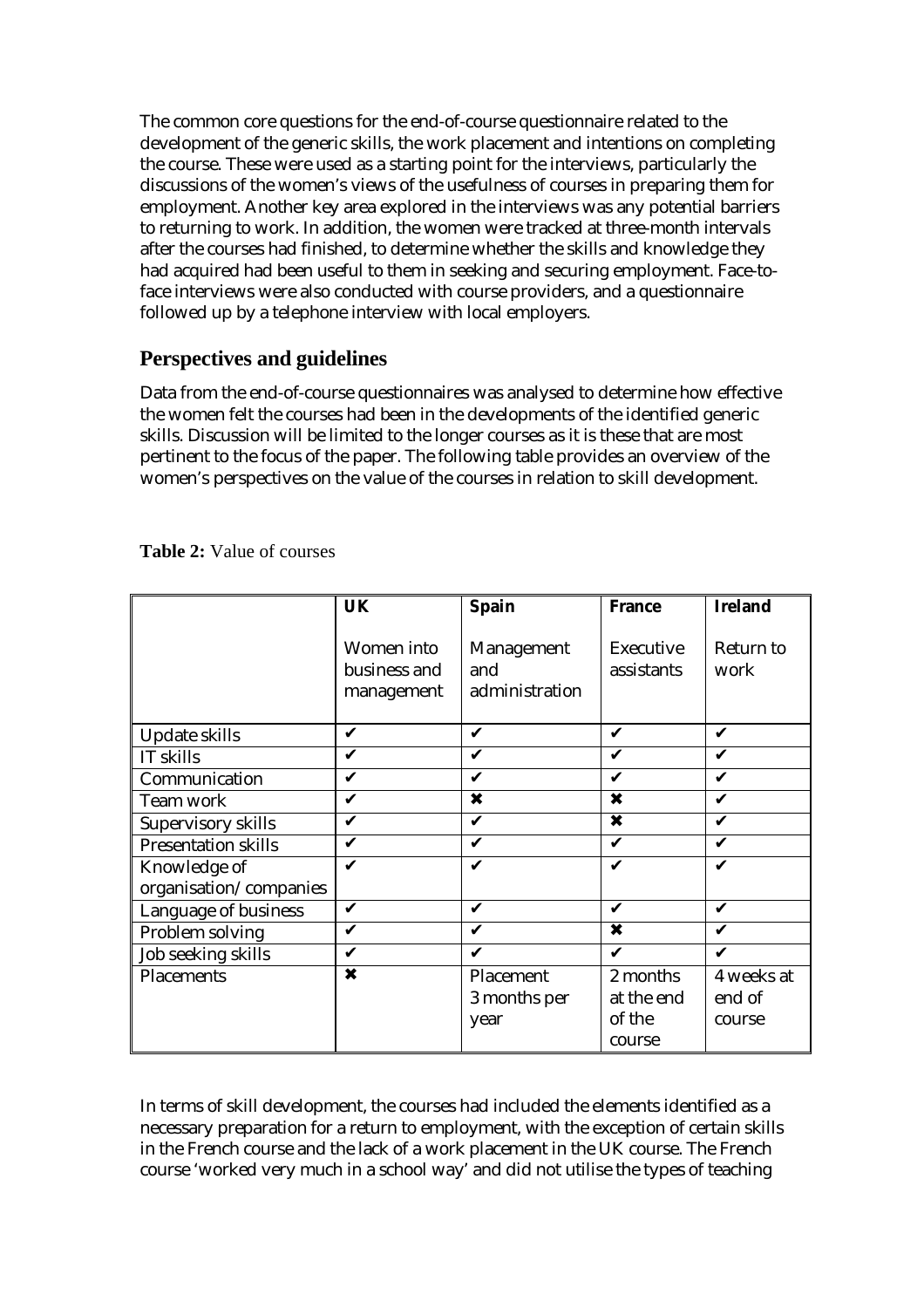and learning strategies, such as groupwork and case studies, which promoted the development of team working and problem-solving skills. The lack of a work placement was a key issue in the UK course and some disappointment was expressed by the respondents that there was no attachment to the local industry,

> I'd imagined that people would come from local industry to talk about a related topic ... I don't feel there has been this relationship with local industry. It has concerned me that there isn't that sense that they are quite close to local industry.

The work placements in the other three programmes had been very positively evaluated, particularly in France where the in-company training period enabled the trainees to build their self-confidence. One of the respondents said,

> This two-month training period gives us a chance of finding ourselves once again in a company context and gaining professional experience.

The issue of confidence building featured strongly in the interviews with the UK and French returners, and it was evident that much good practice existed from which guidelines can be derived.

For example, in the UK course, the Communication and Presentation skills components were cited as being particularly useful in helping to build confidence. A trainee for example said,

> The Communication and Presentation skills were perfect for helping my confidence. At the start I didn't have confidence. I needed to rediscover the confidence that I'd lost ... Often we were given tasks to do in terms which helped us to come out of ourselves ... One part of the course was a fifteen minute presentation and at the beginning we didn't think we'd manage it but everybody did, it was wonderful.

The researcher responsible for collecting the data from the UK courses found that all of the returners mentioned the value of the course in relation to confidence building, with comments such as,

> A wonderful course. It gave me the confidence to go on to other things. Before the course my confidence was at rock bottom.

> The course increased my confidence. It made me appreciate how many skills I had gained through my previous work and life experience.

This finding accords with the other research on the experiences of Women Returner programmes. Rees (1992), cited by Summerlad and Sanders (1997, p 56) argues that, 'there can be no doubt about the efficiency of returner programmes in improving confidence levels'. There was one story which was particularly poignant in terms of the potential of courses to build confidence and change lives. 'Emma', a thirty-four year old, became pregnant at sixteen and left school before taking her exams. She married at seventeen and went on to have three children. She had never been in paid employment but had set up a tenants' association and was the secretary of her son's football team. Through the course she realised that she already had a range of useful skills and an aptitude for learning. She said,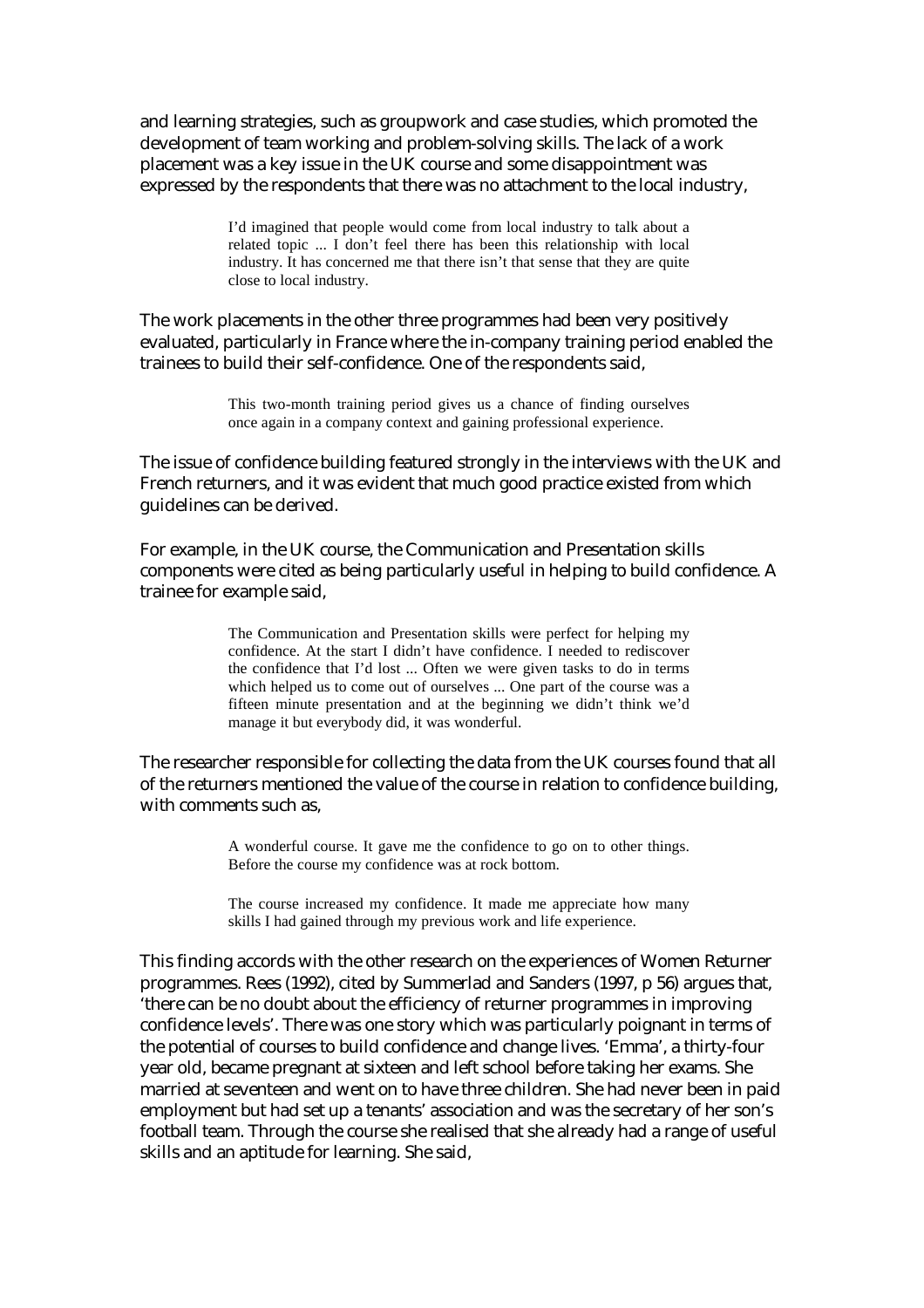This course has been a life-changer for me. It gave me the confidence to believe in myself and to realise that I do have something valuable to offer. If it hadn't been for the course, I would never have gone into an office. I'd be doing cleaning … I really thought that I'd messed up my life getting pregnant so young, but now I can have a career and I've got nothing stopping me.

Guidelines for good practice in relation to confidence building and skill development are already well-documented in literature (Coats 1996; McGivney 1993; Morris 1993; NIACE 1991; Thorsen 1993).

Our data corroborates with these recommendations, particularly with regard to the identification of barriers to training and the use of cooperative, shared and experiential teaching and learning strategies.

These involve the use of team building events to develop organisational, interpersonal and problem solving skills. In addition we would include fostering an awareness of 'tacit' knowledge and skills acquired through informal learning, and the provision of work placements to make the links between theory and practice.

### **Outcomes**

Evaluation of the diversity of approaches led to the jointly agreed guidelines in good practice for programme design, however our recommendations for the design and delivery of Returner courses are based upon the experiences of a relatively small sample of women. This raises the question of their generalisability beyond the specific geographical and cultural contexts in which the data was collected. In addition, Crossley and Broadfoot (1992) make the important point that policies and practices cannot necessarily be translated intact from one culture to another.

We would argue however that one of the values of comparative investigations of women's re-entry to the labour market lie in their potential to illuminate a reality of women's lives beyond a specific cultural context. That reality relates to the commonalities we found between the experiences of the women across the four countries. These relate to the domestic and psychological constraints referred to earlier in the paper. The guidelines for good practice provide strategies to address the psychological constraints. The domestic constraints, however, require intervention at a policy level. Pillinger (1992, p 165), in her discussion of women's employment in the European Community asserts that,

> Their access to childcare, training and skilled jobs is … constrained by policies that assume their dependence in the family, in contradiction to the economic demands for their integration.

The resulting Guidelines in Good Practice in Training and Good Practice in Companies have been produced in the languages of the research partnership – English, French and Spanish. These provide reference to effective practices encountered during the research in the European partnership of France, Ireland, Spain and UK (a summary of these guidelines follows below).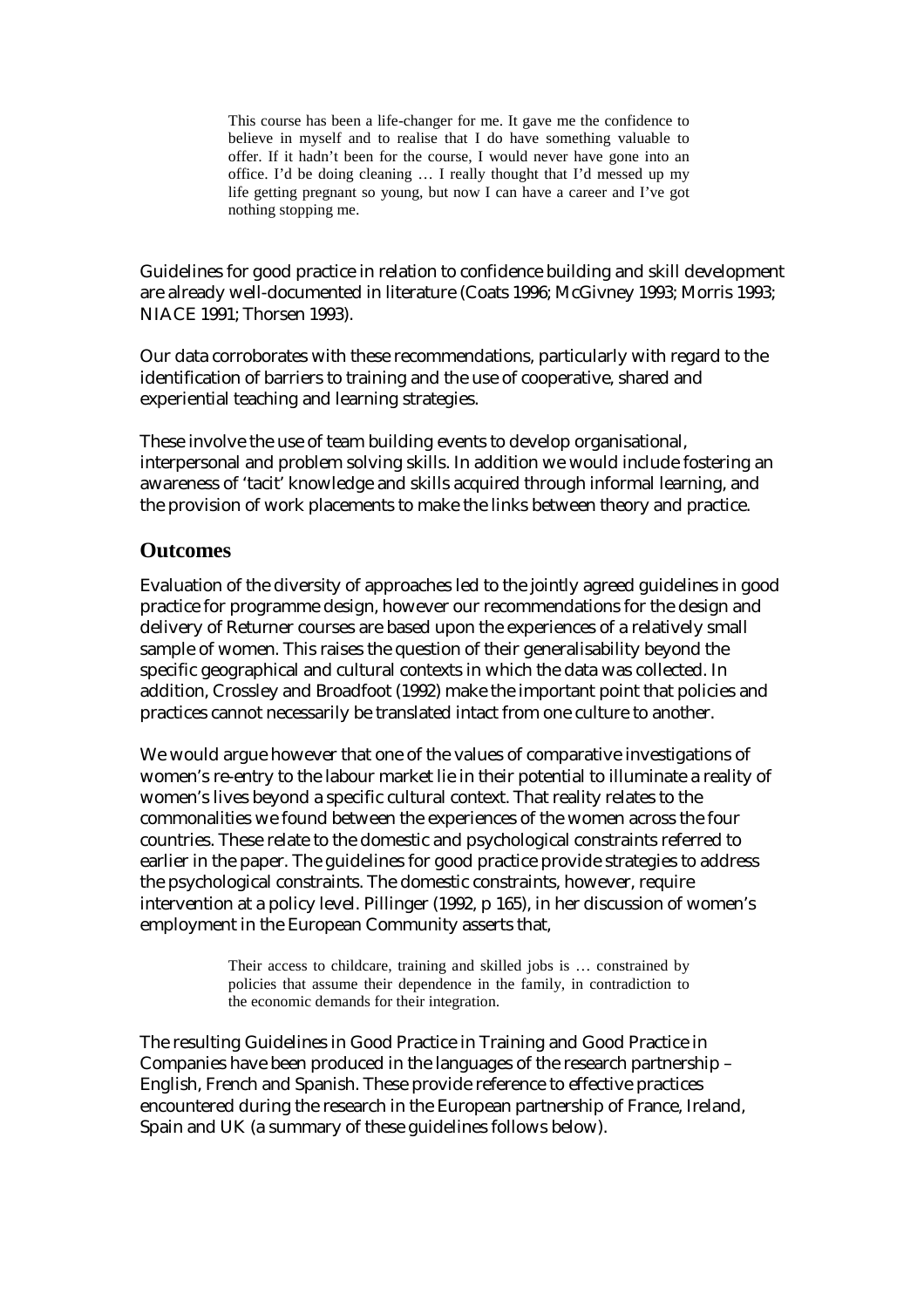The project outcomes have a potential contribution to make to European Equal Opportunities debates and initiatives. Dissemination activities and a proposed follow-up LEONARDO project will provide opportunities to consider transferability of the findings to new contexts and to develop training materials and approaches including online learning, to support women in their return to work.

# **Note**

<sup>1</sup> LEONARDO DA VINCI is a European Community Action programme which aims to promote quality and innovation in vocational training.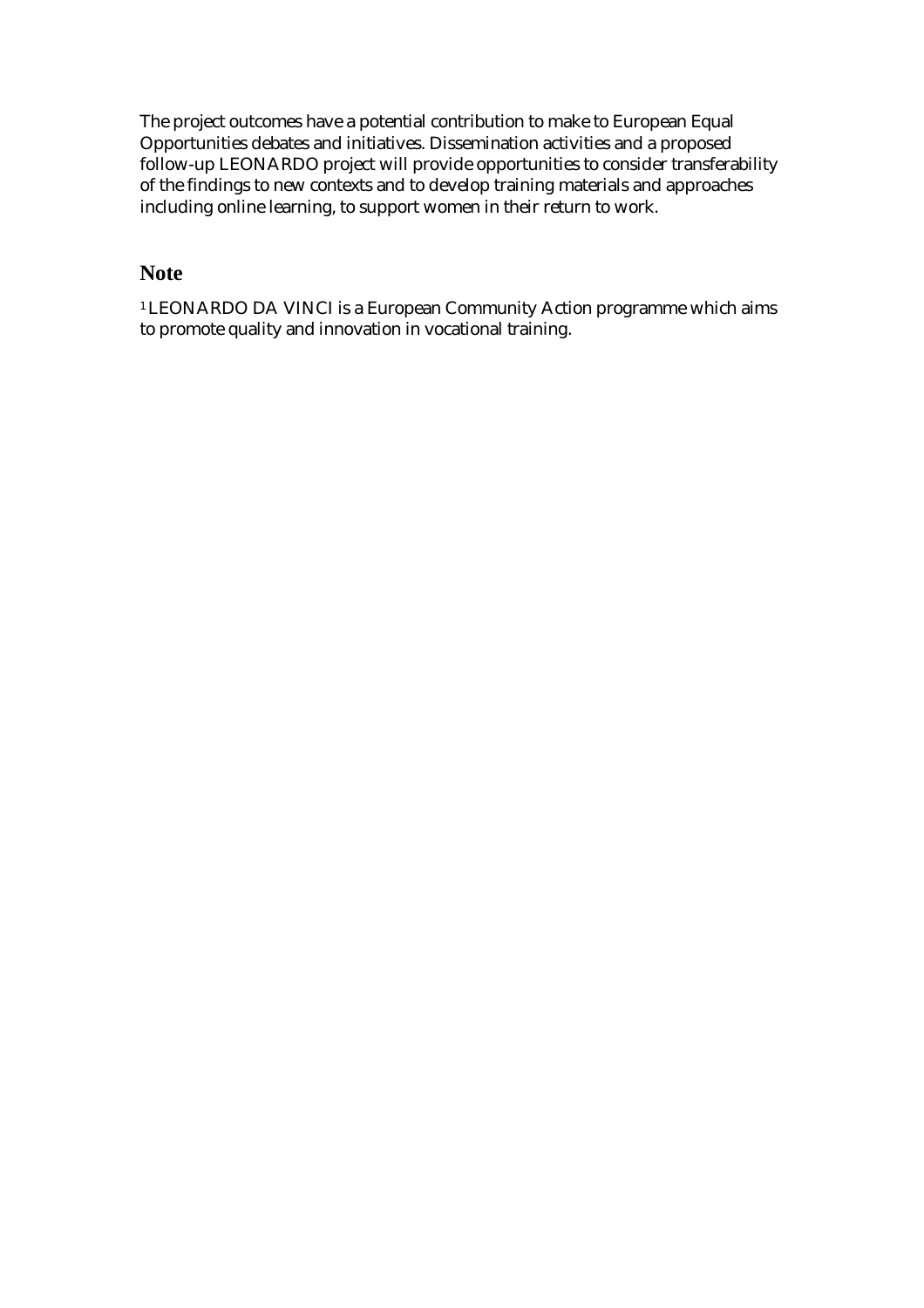# **Good practice in training**

#### **Programme design**

- 1. Clear identification of training needs by employers
- 2. Involvement of employers in design and delivery
- 3. Provision of work placement
- 4. Leads to nationally recognised qualifications
- 5. Flexibility of entry requirements
- 6. Mentorship/individual tutoring and support
- 7. Low fees, financial support and child care provision
- 8. Exit interview to analyse skills and competencies developed on course
- 9. Effective tracking system of past students.

#### **Implementation**

- 1. Individual action plans
- 2. Communication skills
- 3. ICT and e-commerce
- 4. Presentation skills
- 5. Problem solving skills
- 6. Job seeking/interview skills
- 7. Work placement relevant to trainee and employer
- 8. Specific vocational skill development
- 9. Language skills
- 10. Advice, guidance and counselling
- 11. Mentorship/tutoring
- 12. Assessment strategies which challenge learners.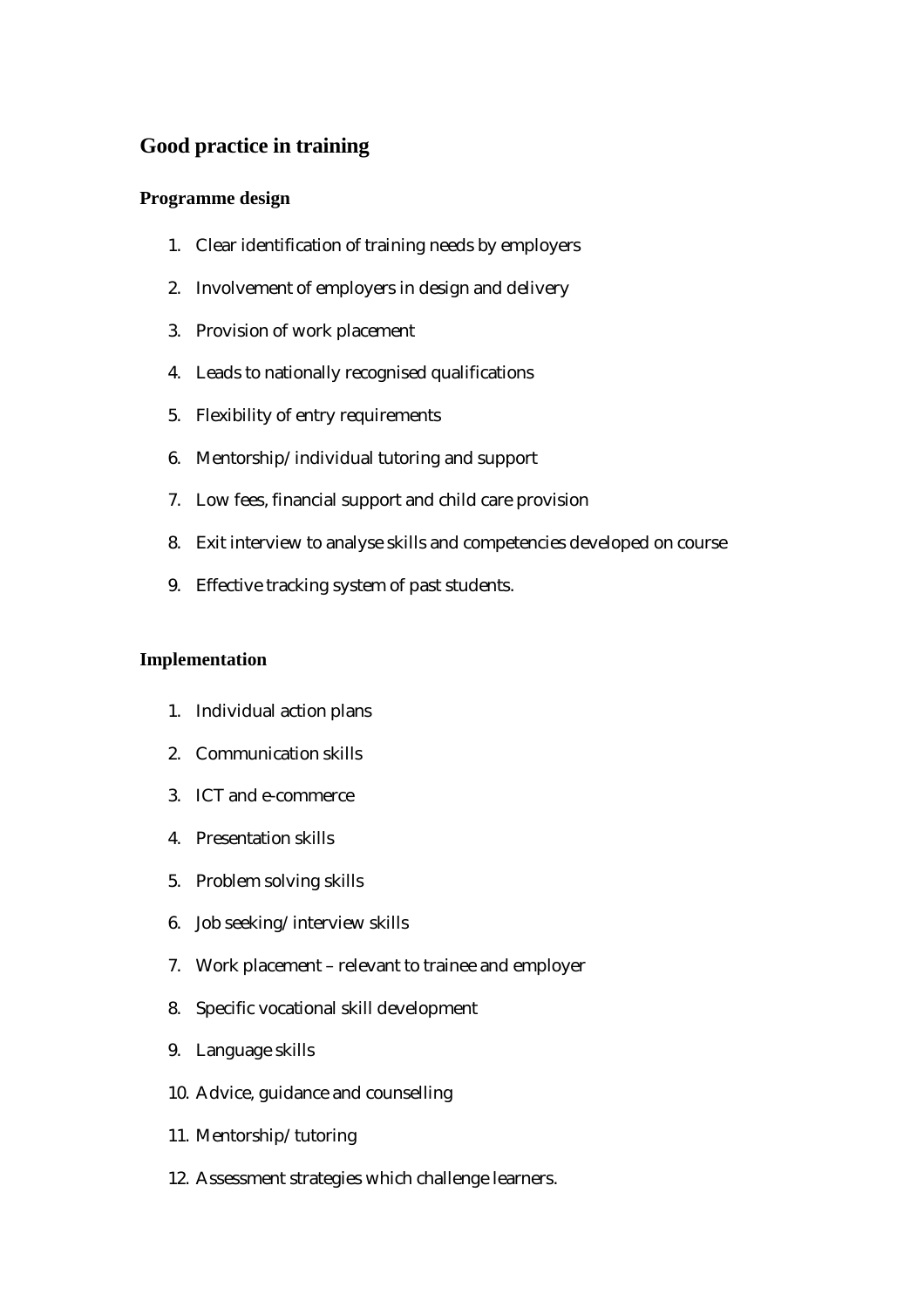#### **Training methods**

- 1. Recognition and utilisation of existing skills and abilities
- 2. Fostering an awareness of 'tacit' knowledge/skills
- 3. Individualised job seeking techniques
- 4. Interactive methods
- 5. Group exercises brainstorming and problem-solving
- 6. Role-play and oral presentation
- 7. Use of case studies to focus experience outwards
- 8. Team building.

### **Good practice in companies**

#### **Placement provision**

- 1. Employers' involvement in training programmes
- 2. Company have clear objectives for the placement
- 3. Placement seen as giving value for the Company rather than the Company providing a service
- 4. Small payment for Trainee as allowance for expenses incurred
- 5. Company develops a skills profile for the Trainee and then gives them priority for future employment
- 6. General
- 7. Induction for new employees
- 8. Mentor/tutor support to help adaptation
- 9. Clear job/skills specification
- 10. Recruitment and selection arrangements which recognise returners' different experiences, eg design of application forms.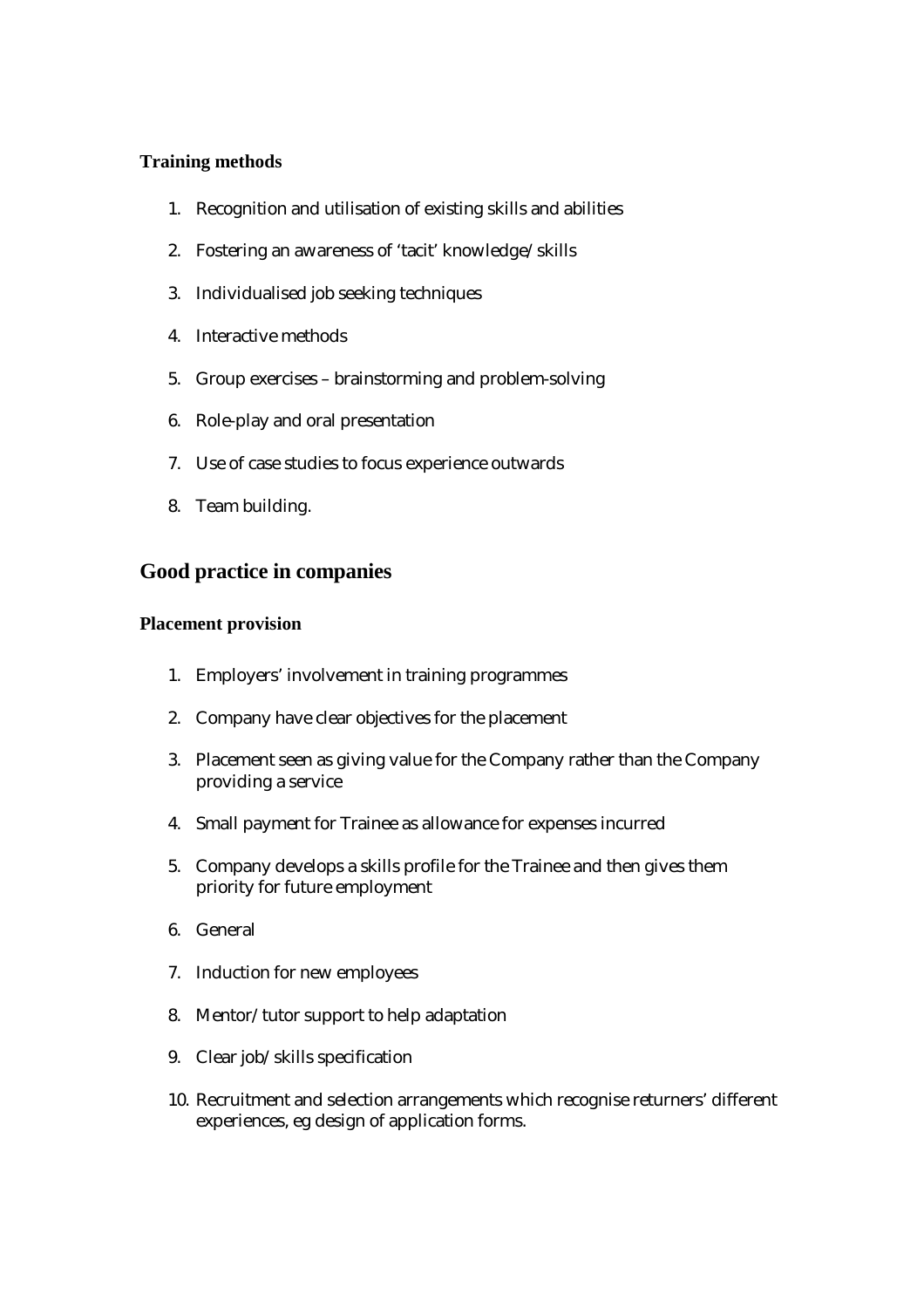### **References**

Anderson K (1990) Beginning where we are: feminist methodology in oral history. In J M Nielsen (ed) Feminist research methods. Colorado: Westview Press, pp 94-112.

Coats M (1996) Recognising good practice in women's education and training. Leicester: NIACE.

Chisholm L (1997) Getting in, climbing up and breaking through: women returners and vocational guidance and counselling. Bristol: Policy Press.

Crossley M and Broadfoot P (1992) Comparative and international research in education: scope, problems and potential. British Educational Research Journal, vol 18, no 2, pp 99-112.

DfEE (2000) Labour market and skills trends 2000. Nottingham: DfEE Publications.

European Commission (1998) Employment NOW. (ESF) Brussels.

Evans K (1999) Comparative successes or failures? Some methodological issues in conducting international comparative research in PCET. Paper presented at the British Educational Research Association Conference.

Gemmeke M (1999) Finding new ways to improve the access to technical jobs of women. Amsterdam, Regio plan OH-97.

McGivney V (1993) Women, education and training. Leicester: NIACE.

Michaels R, Headlam-Wells J and Wolfin D (1995) Professional women's re-entry into the labour market: implications for training and employment in Europe. London: Women Returners' Network.

Morris B (1993) Training and development for women. London: Library Association Publishing Ltd.

NIACE (1991) Women learning: ideas, approaches and practical support. Leicester: NIACE.

Pillinger J (1992) Feminising the market: women's pay and employment in the European community. Basingstoke: MacMillan Press Ltd.

Rees T (1992) Women and the labour market. London: Routledge.

Rees T (1995) Women and the EC training programmes: tinkering, tailoring and transforming. Bristol: Saus Publications.

Rubery J, Smith M and Fagan C (1999) Women's employment in Europe: trends and prospects. London: Routledge.